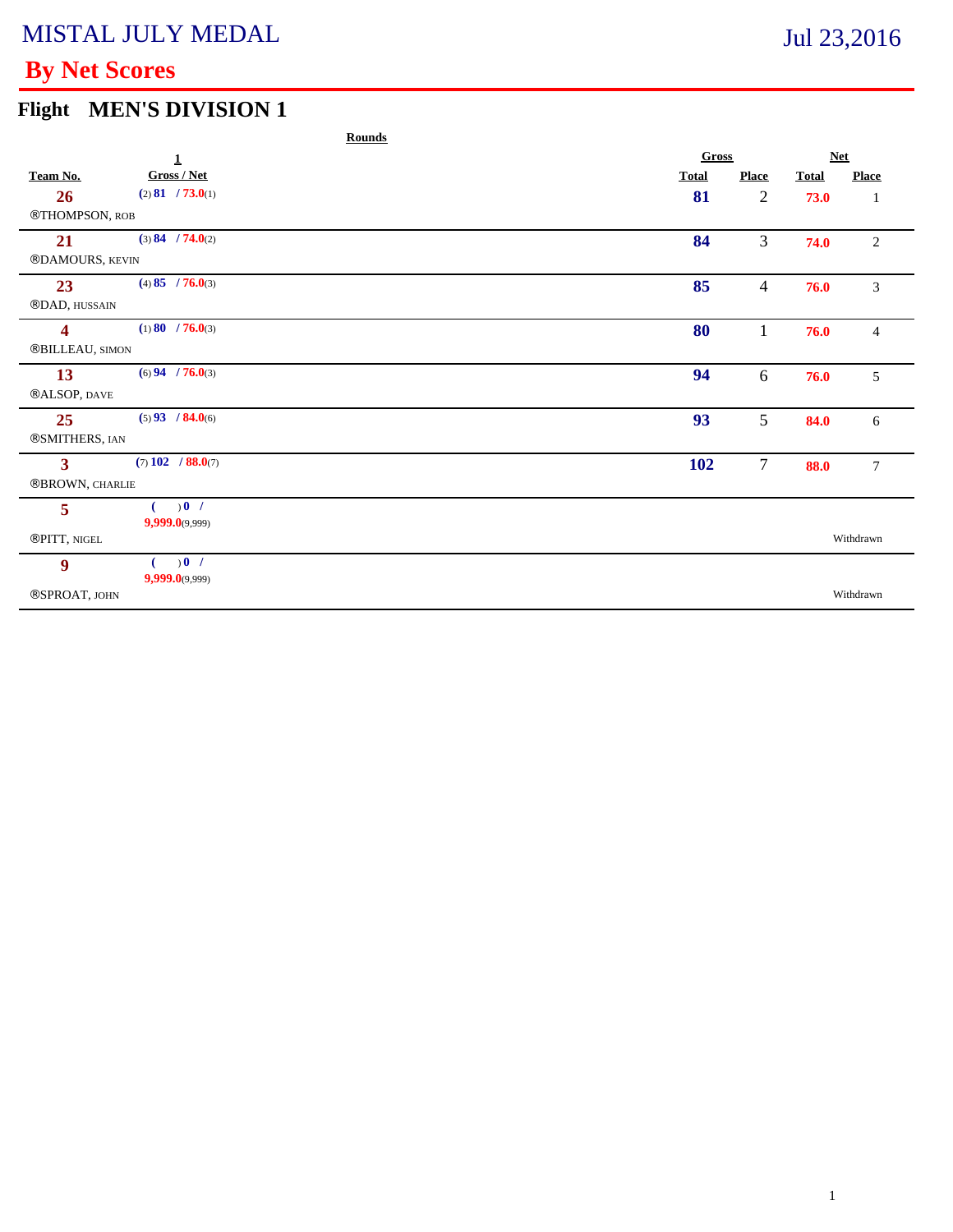# **By Net Scores**

# **Flight MEN'S DIVISION 2**

|                            |                        | <b>Rounds</b> |  |              |                |              |                |
|----------------------------|------------------------|---------------|--|--------------|----------------|--------------|----------------|
|                            | $\mathbf 1$            |               |  | Gross        |                | <b>Net</b>   |                |
| Team No.                   | Gross / Net            |               |  | <b>Total</b> | <b>Place</b>   | <b>Total</b> | <b>Place</b>   |
| 14                         | $(1)$ 98 / 73.0(1)     |               |  | 98           | $\bf{l}$       | 73.0         | -1             |
| <b>®HENSON</b> , RICK      |                        |               |  |              |                |              |                |
| 35                         | $(3)$ 99 / 73.0(1)     |               |  | 99           | 3              | 73.0         | $\sqrt{2}$     |
| <b>®BORGES, ALEX</b>       |                        |               |  |              |                |              |                |
| 29                         | $(5)$ 104 / 76.0(3)    |               |  | 104          | 6              | 76.0         | 3              |
| ®DUTTA, MITRANGSHU         |                        |               |  |              |                |              |                |
| 17                         | $(5)$ 104 / 81.0(4)    |               |  | 104          | 5              | 81.0         | $\overline{4}$ |
| ®OJEDA, ANTONIO            |                        |               |  |              |                |              |                |
| 31                         | (4) $102 / 82.0(5)$    |               |  | 102          | 4              | 82.0         | 5              |
| <b>®AL ZAKWANI</b> , AHMED |                        |               |  |              |                |              |                |
| 36                         | $(1)$ 98 / 82.0(5)     |               |  | 98           | $\overline{c}$ | 82.0         | 6              |
| ®PARK, FRED                |                        |               |  |              |                |              |                |
| 30                         | $(9)$ 108 / 83.0(7)    |               |  | 108          | 10             | 83.0         | $\overline{7}$ |
| ®HODGSON, CHRIS            |                        |               |  |              |                |              |                |
| 34                         | $(8)$ 106 / 84.0 $(8)$ |               |  | 106          | 8              | 84.0         | $\,8\,$        |
| ®SHARMA, ATUYLA            |                        |               |  |              |                |              |                |
| 33                         | $(7)$ 105 / 84.0(8)    |               |  | 105          | 7              | 84.0         | 9              |
|                            |                        |               |  |              |                |              |                |

| 33            | $(7)$ 105 / 84.0(8)  | <b>105</b> | $\overline{\phantom{0}}$ | 84.0 |    |
|---------------|----------------------|------------|--------------------------|------|----|
| ®KOULI, PAWAN |                      |            |                          |      |    |
|               |                      |            |                          |      |    |
|               | $(9)$ 108 / 87.0(10) | 108        |                          | 87.0 | 10 |